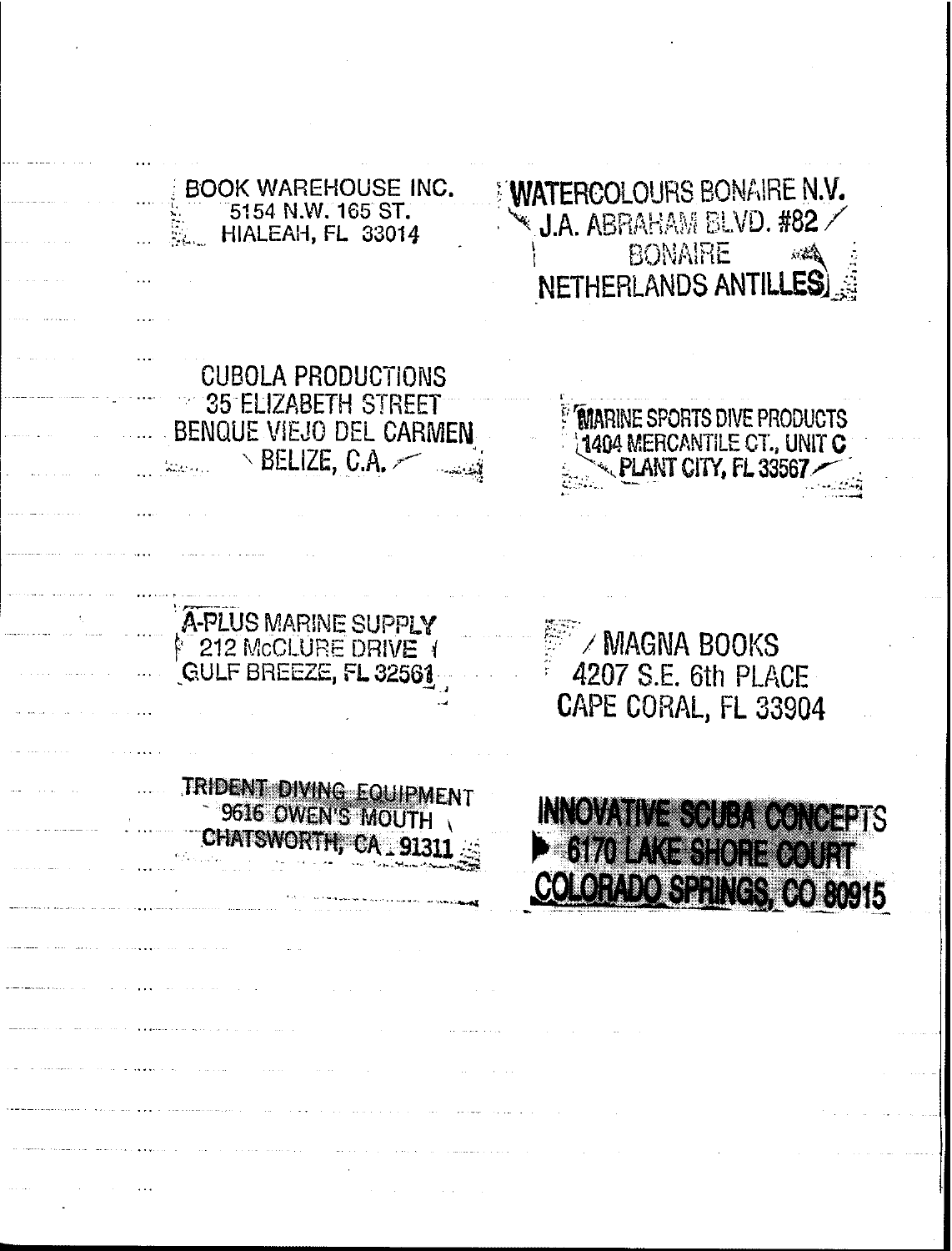DATE: November 17, 2001 Our FAX number 305/ 667- 3572 6840 S.W. 92nd St., Miami, Fla. 33156 -

**mana ay filian**a.

**THE CONSTRUCTION** 

305 /

667-4051

TO: Innovative Scuba Concepts

1-719-637-5151  $FAXII:$ 

ATTN: Gary Polkow

PAGES: 3 Including cover sheet

Difficulty with FAX transmission, please phone 305/ 667-4051

Dear Gary:

From our last conversation, I understand that you will be cataloging four of our six paper book titles. These items are GUIDE to Corals & Fishes, THE CORAL REEF, SHARKS & Other Dangerous Sea Creatures and BENEATH TROPIC SEAS. What you will not be featuring are the Spanish language guide book and MANGROVES, Trees in the Sea. I would appreciate it if you would re-consider and also place the Mangrove title in your line-up. This is a brand new title and in my opinion, the best book that we have done in recent years.

I am also under the impression that you will be using the option to purchase less than <sup>100</sup> piece factory cartons at the price of  $$4,00$  per book from Hafftime Enterprises. I think that this is an excellent idea and am sure that it will work out well for. all concerned.

In regards to the "credit" due you at the end of the year, . <sup>I</sup> will issue your firm <sup>a</sup> credit memo so you can use it on your next book purchase order from Seahawk Press. I will keep this special .20¢ per item offer open to you until June 1, 2002, on a guaranteed basis. After that point, I cannot make any promises. As you can see from the other two pages in this transmission, I am making some major changes in my business and am giving Hafftime Enterprises a more active role in the fulfillment of distributor orders.

Sincerely yours,<br>
FRAHAWK PRESS SEAHAWK PRESS .~ - . FAX: 305-667-3572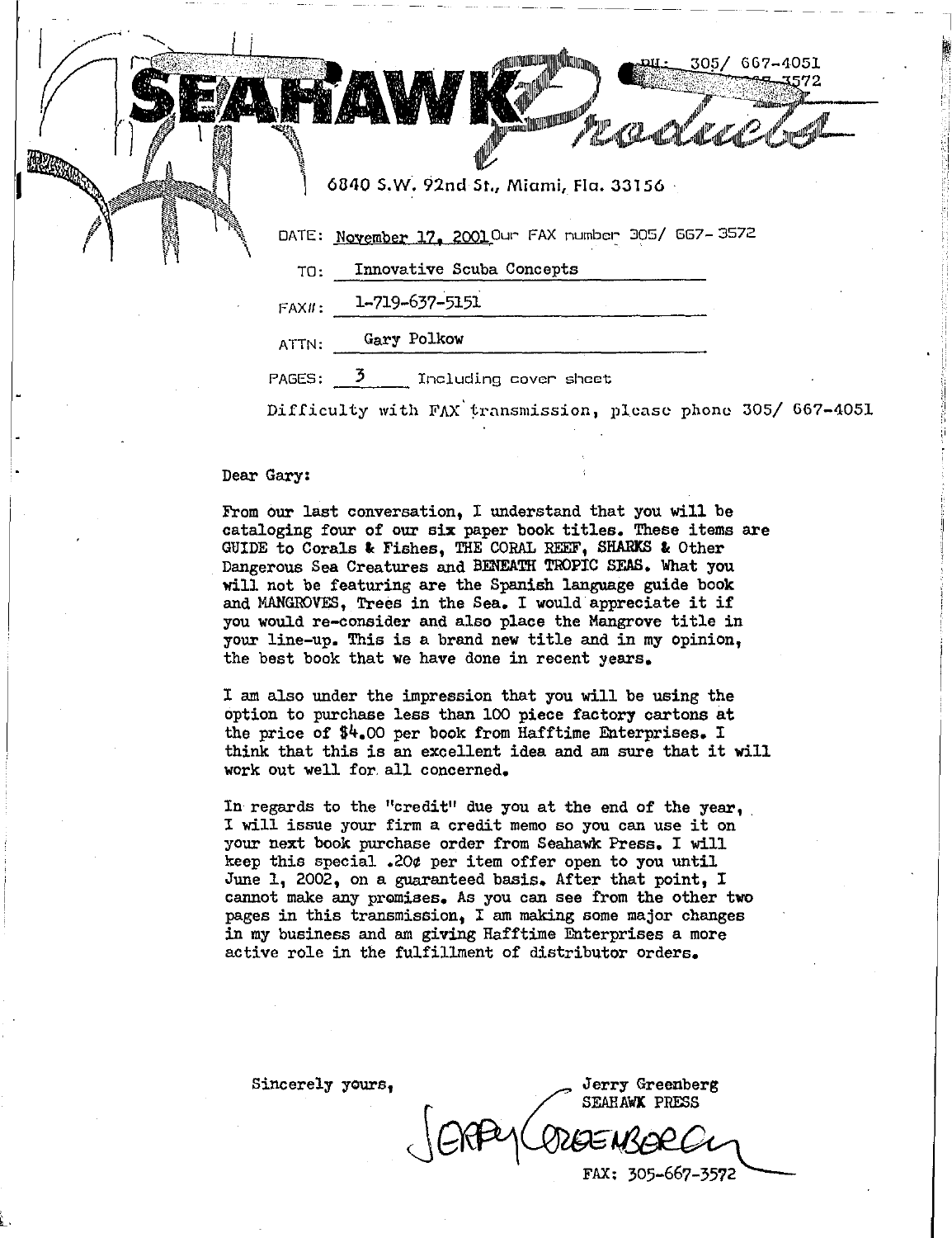**WATERCOLOURS BONAIRE N.V. BOOK WAREHOUSE INC.** 5154 N.W. 165 ST.  $\cdot$  J.A. ABRAHAM BLVD. #82 HIALEAH, FL 33014 **BONAIRE** 知義 **NETHERLANDS ANTILI** LES **CUBOLA PRODUCTIONS** 35 ELIZABETH STREET **MARINE SPORTS DIVE PRODUCTS BENQUE VIEJO DEL CARMEN** 1404 MERCANTILE CT., UNIT C BELIZE, C.A. PLANT CITY, FL 33567 A-PLUS MARINE SUPPLY / MAGNA BOOKS **GULF BREEZE, FL 32561** 4207 S.E. 6th PLACE CAPE CORAL, FL 33904 TRIDENT DIVING EQUIPMENT 49616 OWEN'S MOUTH 6170 LAKE SHORE COURT CHATSWORTH, CA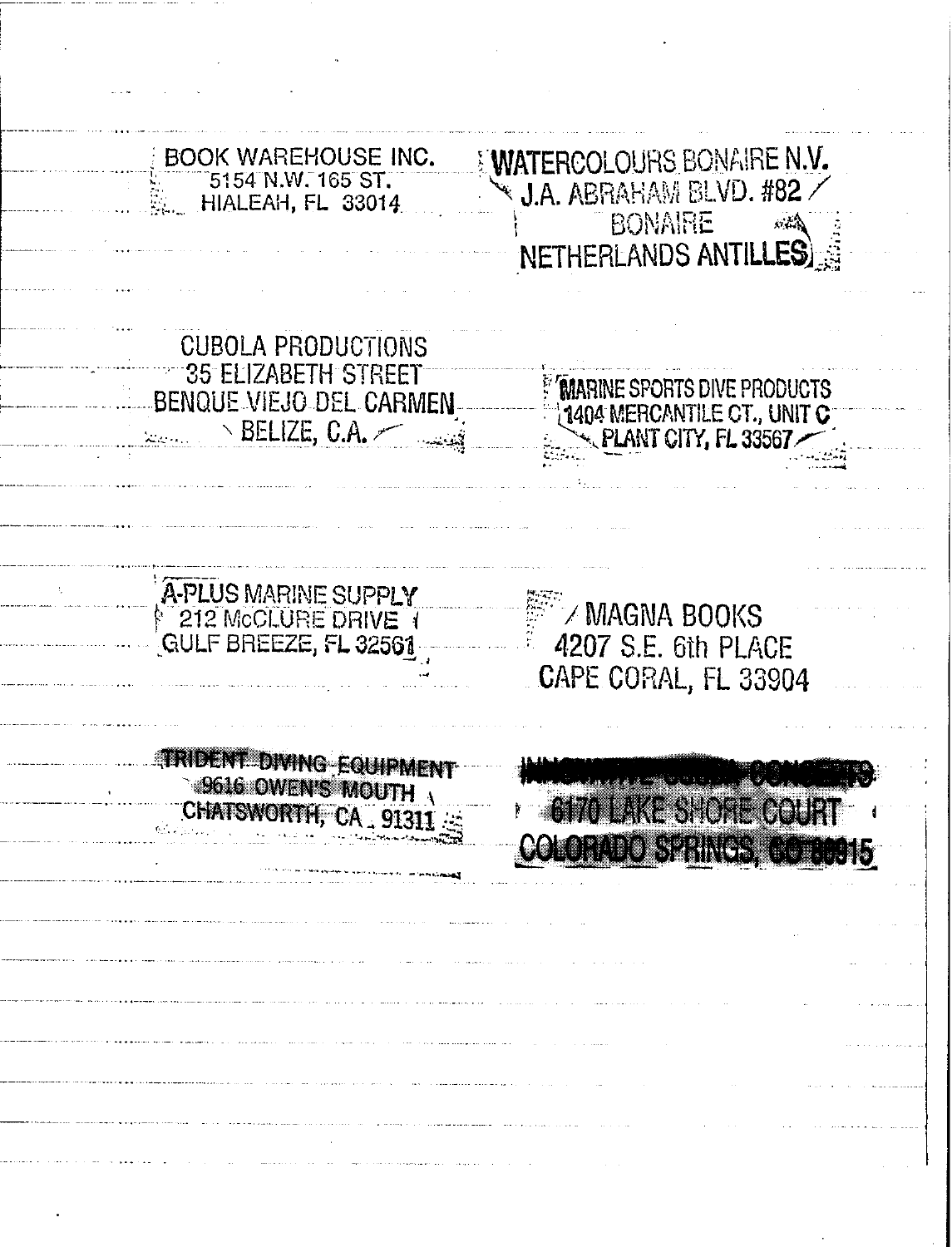

PAGES: <u>3</u>

Difficulty with FAX transmission, please phone 305/ 667-4051

Dear Tridents:

I *am* looking over previous correspondence with your firm( July 16th, August 16th, August 26th and August 28th) where I offered a Master Distributorship to Trident. I never did hear from you on this matter <sup>I</sup> am advising you that the offer is being withdrawn at the end of November. Of course, I *am* disappointed but will assume that you have other things that are cooking and at this time our publications are not the most important thing on your agenda.

<sup>I</sup> have advised all of the other "YellOW Sheet Distributors" of our future plans and am sending you a copy of this correspondence.

Sincerely yours,

Jerry Greenberg SEAHAWK PRESS

FAX: 305-667-3572

cc: Hafftime Enterprises David Morgan Distributing